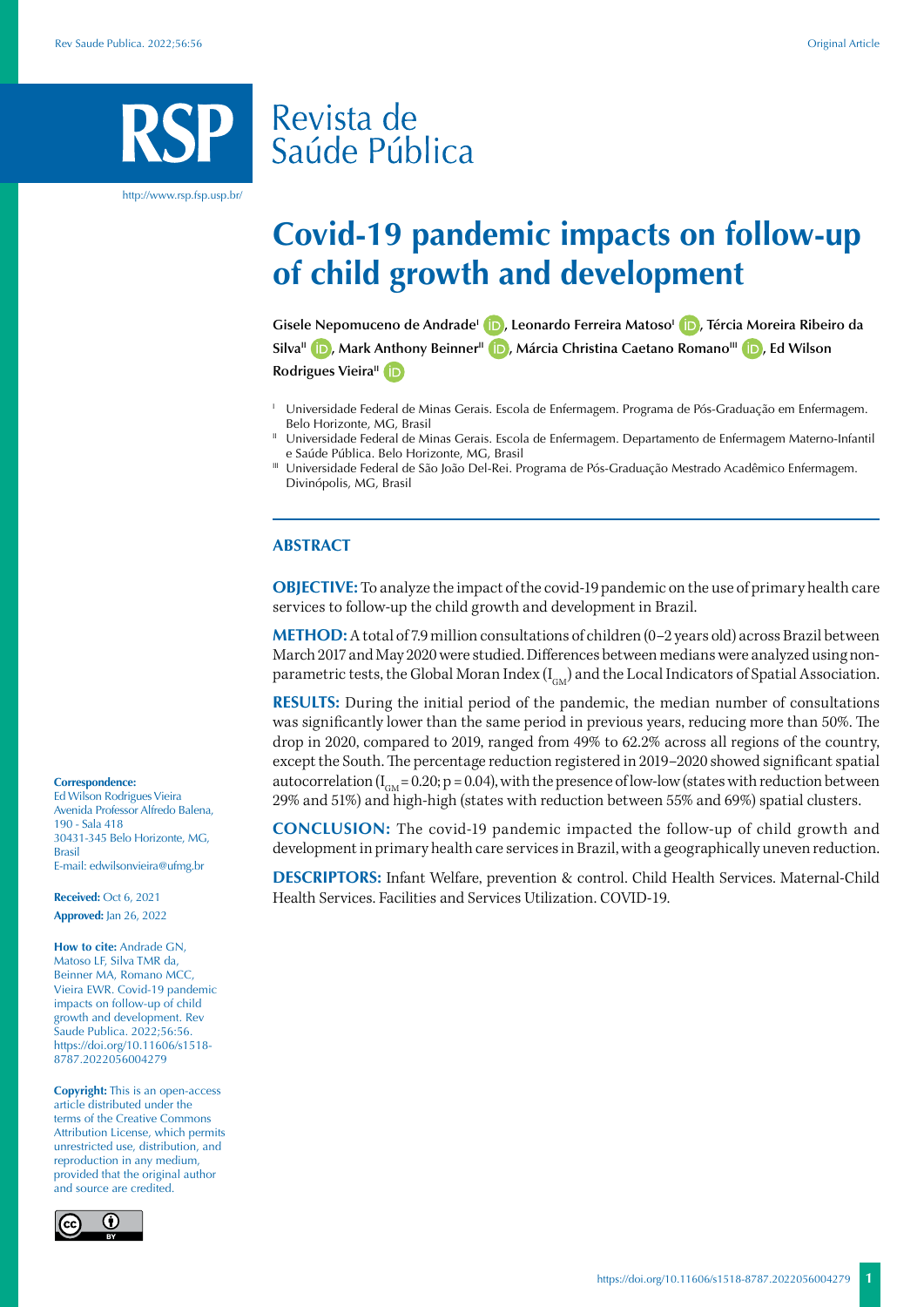# **INTRODUCTION**

Severe acute respiratory syndrome coronavirus-2 (SARS-CoV-2), the etiologic agent of the coronavirus disease 2019 (covid-19), is the third coronavirus responsible for severe respiratory and systemic infections, resulting in high mortality rates over the past two decades, being the first to cause a pandemic<sup>1-3</sup>. In February 2020, the first case of covid-19 was reported in Brazil. Currently, in mid-January 2022, the country registered more than 23 million cases and 621,000 deaths, being the second country with more deaths from covid-19 in the world, only behind the United States<sup>4</sup>. .

Although the definitive impacts of the pandemic on health systems remain unclear, many countries have already shown consequences, especially a reduction in elective care services and reduced rates of individual clinical care for children in primary care services $1.5-8$ . The pandemic also compromised strategies for the child growth and development (CGD) follow-up service, such as nutritional care and home visits $9,10$ .

Political-organizational and public health factors and individual decisions contributed to this impact on the use of services. From an individual perspective, fear of the disease has a strong impact on the intentions to seek care and, consequently, on the use of health services<sup>6,8</sup>. From a political-organizational and public health perspective, measures against the spread of the virus or the need to invest resources in dealing with critical needs due to coronavirus infections have discouraged the use of health care, including regular follow-up of the growth and development of children in primary health care (PHC) services<sup>11</sup>. The inaccessibility to health services because of the pandemic is also a reality in other countries<sup>12</sup>.

Primary health care routine consultations aimed at following-up child growth and development were crucial to reduce child mortality since the Brazilian health reform<sup>13</sup>. Since the 1980s, surveillance of growth and development has been one of the main strategies of the national child health care policy<sup>14</sup>. Therefore, the damage caused by the cancellation or postponement of child health care is undeniable. In Brazil, situations such as food insecurity and decline in vaccination coverage have been reported<sup>15,16</sup>.

Although the reduction in the use of services to follow-up child growth and development in primary health care in Brazil is foreseeable, the dimension of this impact and its regional distribution is still uncertain. We aimed to analyze the impact of the covid-19 pandemic on the use of PHC services to follow-up the child growth and development in Brazil.

### **METHODS**

This was a descriptive and analytical study, with a cross-sectional ecological design, using the data from the *Sistema de Informação em Saúde para a Atenção Básica* (SISAB – National Primary Health Care Information System) of the Brazilian Ministry of Health, during March, April and May 2017–2019 (before the pandemic) and the same months in 2020 (beginning of the pandemic). These first three months were studied because they represent a phase of uncertainties about how control measures could affect the routine of health care service. Since 2013, SISAB has been the information system responsible for collecting data for the Brazilian PHC services, which is part of the *Estratégia e-SUS Atenção Básica* (e-SUS AB – e-SUS Primary Care strategy)<sup>17</sup>. The year 2017 was chosen because it represents the beginning of an increase in the adherence of PHC teams regarding the transmission of health data information to the SISAB database, when compared to previous years<sup>18</sup>. The data are available at [https://sisab.saude.gov.br/.](https://sisab.saude.gov.br/)

In order to extract the data, all consultations provided to follow-up the growth and development to children up to two years old in the studied periods in the states were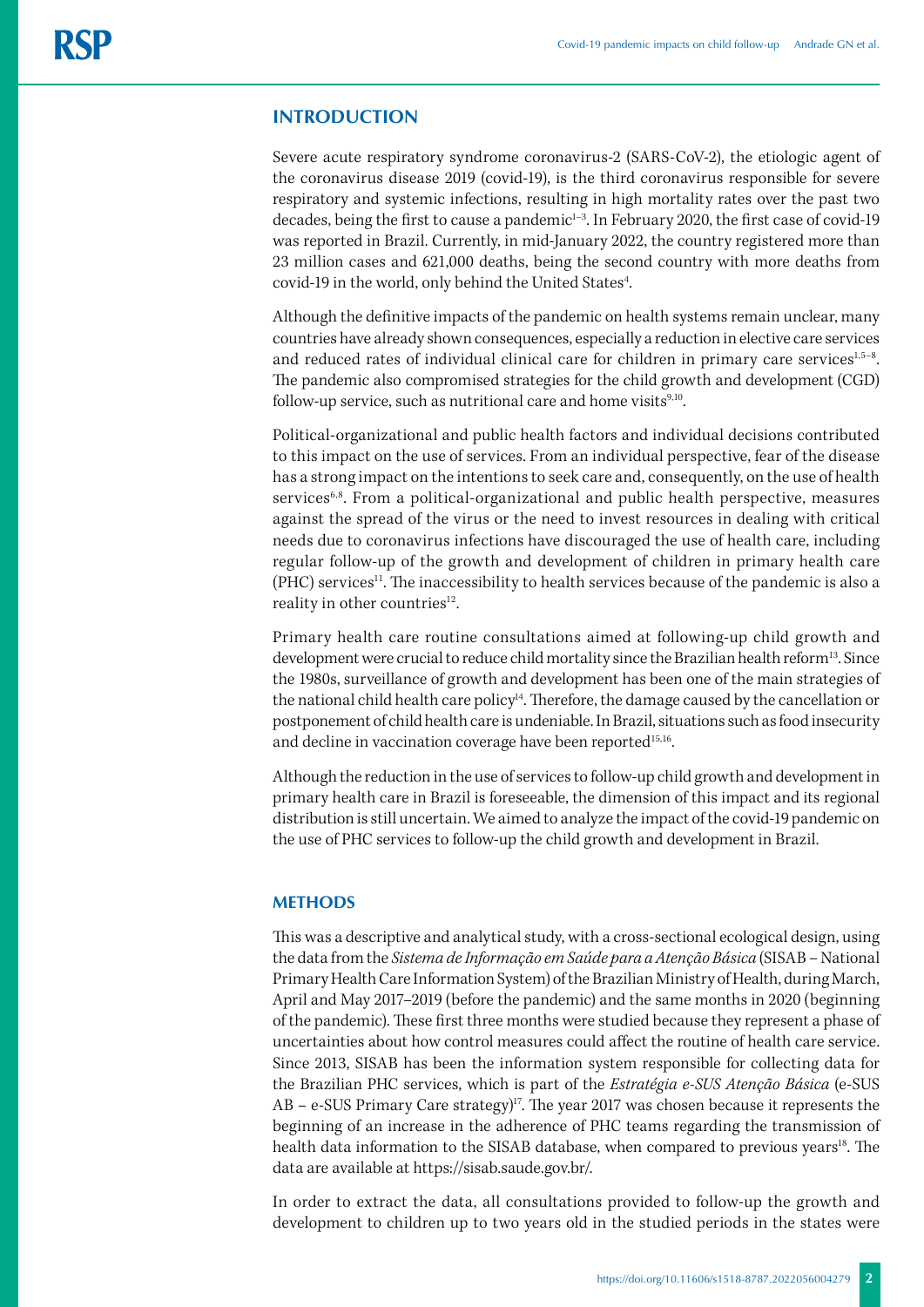considered. The data generated information regarding the follow-up of growth and development that represent elective and periodic care, focused on children health promotion, disease prevention, early detection and rehabilitation<sup>14</sup>. Since the source information system for the data is restricted to the public health system, the data does not refer to the entire population of the country. However, the public system is responsible for providing health care to approximately 70% of the Brazilian population, showing the representativeness of the data studied<sup>19</sup>.

The units of analysis were the regions and states of the country. The regions (North, Northeast, Southeast, South and Center-West) configure state groupings, following the Brazilian territorial division. The highest Human Development Index (HDI) is in the Southeast region, while the lowest is in the North and Northeast regions. The Midwest region has the second highest HDI, practically tied with the South region<sup>20</sup>. The infant mortality rate, a global indicator of development, is lower in the South region, with 10.1 deaths per thousand live births, and it is higher in the North region, with 15.4 deaths. The Southeast, Midwest and Northeast regions had rates of 11.3, 11.6 and 14.1 deaths per thousand live births, respectively $2^1$ .

In order to analyze the number of visits over time (2017–2020), the difference between their medians was considered. The medians of each region and the country were compared in this timeframe, for each Region and for the country. The percentage reduction of the median of the number of visits to the health services to follow-up the child growth and development, per year, compared to 2020, was estimated using the equation [(median number of visits in the year - median number of visits in 2020) / median number of visits in the year  $\times$  100]. The data were tabulated and analyzed using the Statistical Package for the Social Sciences software (IBM-SPSS, v.19, IBM, Chicago, IL).

To analyze the spatial distribution of the reduction in the median number of visits among states, the Moran Global Index (Moran I) and the Local Indicator of Spatial Association (LISA) were used<sup>22</sup>. Moran I is was an indicator that measured the spatial autocorrelation of the reduction in the median of visits using a measure ranging from -1 to +1.

The spatial autocorrelation will be negative if the states with a similar reduction in the median of visits are far from each other (they will not form clusters). On the other hand, the spatial autocorrelation will be positive if the states with a similar reduction in the median of visits are close to each other (they will form clusters). To interpret the strength of a spatial correlation, Moran I was classified as weak (< 0.3), moderate (0.3–0.7) or strong  $(> 0.7)$  and the significance level considered was  $0.05^{22}$ . Regarding LISA, patterns of reduction distributions on the medians of visits among states were analyzed: high-high reduction (states with high reduction surrounded by states with high reduction) and low-low reduction (states with low reduction surrounded by states with low reduction). TerraView software (version 4.1.0) was used for spatial analysis and QGIS software (version 3.18.3) was used for spatial representation.

The Moran Local Index was calculated to verify whether states that have similar reductions in the number of visits are close to each other, forming clusters, or if they are randomly distributed, with no pattern of occurrence.

This study uses data from the public domain, with open and unrestricted access, and without identifying individuals. The assessment was waived by the research ethics committee of the *Universidade Federal de Minas Gerais* (UFMG) (CAAE: 46914221.5.0000.5149).

# **RESULTS**

This study analyzed 7,952,396 child growth and development (CGD) health consultations conducted across the country between March 2017 and May 2020. We observed an increase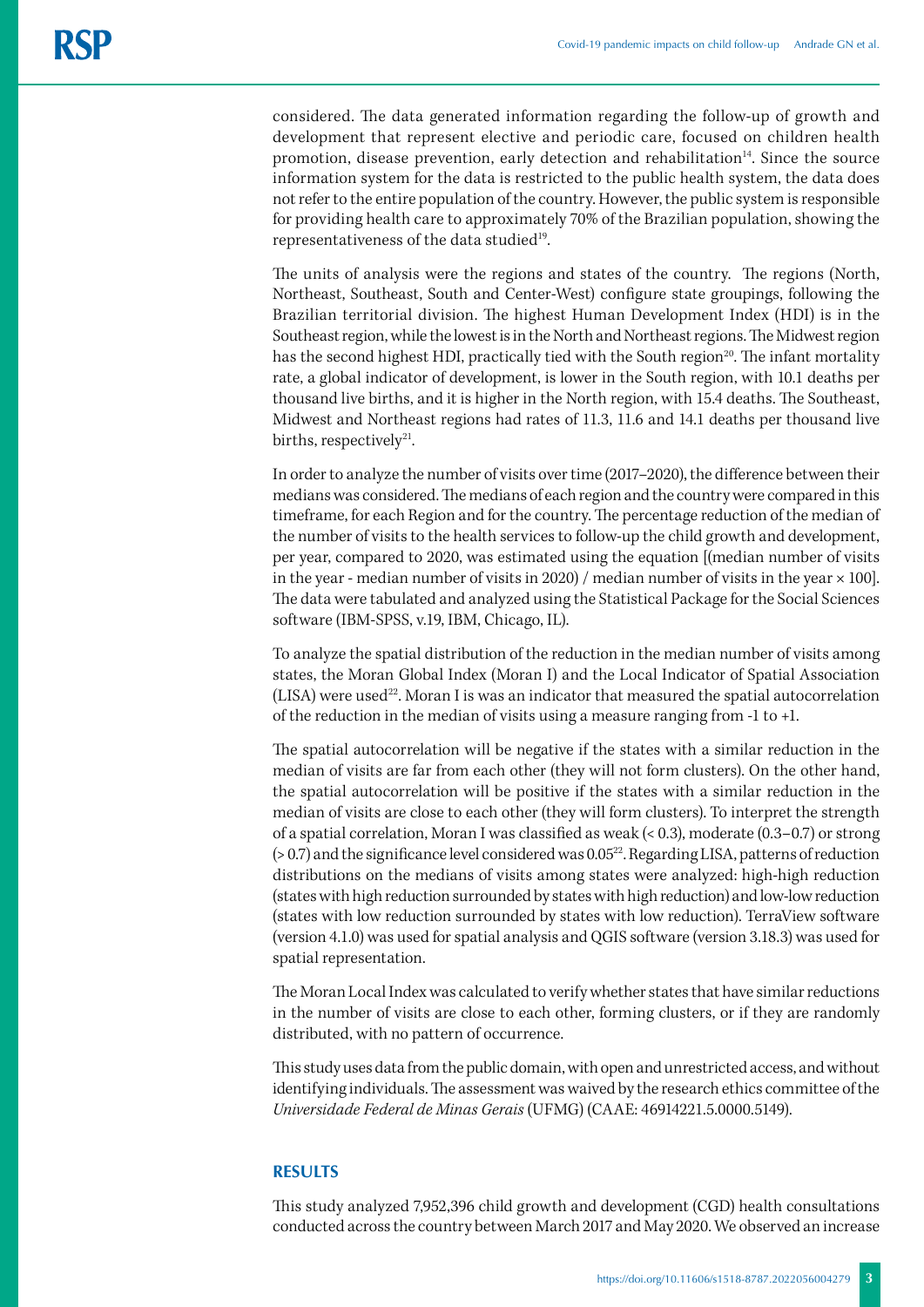in the median number of health consultations between 2017 and 2019, and a drastic drop in 2020. In this last year, during the beginning of the pandemic, the median number of visits was lower than the median number of visits conducted over the same period of all previous years, with a reduction of more than 50% (Table 1).

When analyzing the data by regions, a significant difference was observed for the medians of the number of visits between 2017 and 2020, except for the Midwest region. There was a decrease in the median number of CGD visits in 2020, compared to 2019. The Northeast region demonstrated the most significant impact, with the highest percentage of reduction (62.6%). On the other hand, the South region had the lowest percentage of reduction (Table 2).

During the 2019–2020 period, the percentage reduction in the number of consultations resulted in a significant and yet weak spatial autocorrelation (Moran I = 0.20;  $p = 0.04$ ), with the presence of low-low and high-high spatial clusters (Figure). Low-low type clusters (reduction between 29% and 51%) were observed in the states of Acre and Tocantins (North region), Minas Gerais and São Paulo (Southeast region), Paraná (South region), Goiás, Mato Grosso and Mato Grosso do Sul (Midwest region). High-high type clusters (reduction between 55% and 69%) were observed in the states of Ceará, Rio Grande do Norte, Paraíba, Pernambuco, Alagoas, Sergipe and Bahia (Northeast region), Espírito Santo and Rio de Janeiro (Southeast region), Amapá and Pará (North region).

**Table 1.** Median variation, interquartile range and percentage reduction of the median number of child growth and development consultations performed with children aged 0 to 2 years old, between March and May, from 2017 to 2020, in Brazil.

| Year | Median (P25 e P75)      | <b>Reduction of the median toward 2020</b><br>(%) |
|------|-------------------------|---------------------------------------------------|
| 2017 | 57,444 (19,050-90,918)  | 51                                                |
| 2018 | 65,182 (23,288-108,280) | 57                                                |
| 2019 | 67,973 (22,294-110,214) | 59                                                |
| 2020 | 28,148 (12,921-61,195)  | Ref.                                              |

**Table 2.** Median variation in the 2017–2020 period, interquartile range and percentage reduction of the median between 2019–2020, according to the number of child growth and development consultations performed with children aged 0 to 2 years old by region, between March and May, from 2017 to 2020, in Brazil.

|           | <b>Median (P25-P75)</b>          |                                   |                                  |                                  | <b>Reduction</b> |
|-----------|----------------------------------|-----------------------------------|----------------------------------|----------------------------------|------------------|
|           | 2017                             | 2018                              | 2019                             | 2020                             | 2019-2020<br>(%) |
| N         | 10,330<br>$(3,967-34,153)$       | 11,978<br>$(5,472 - 45,621)$      | 14,369<br>$(5,858 - 46,012)$     | 7,119<br>$(2,588 - 22,875)$      | 50.4             |
| <b>NE</b> | 67,644<br>$(53, 423 - 138, 445)$ | 77,783<br>$(59,727-151,476)$      | 76,176<br>$(60, 499 - 157, 991)$ | 28,765<br>$(24,668 - 54,096)$    | 62.2             |
| <b>SE</b> | 178,457<br>$(56,994 - 286,323)$  | 207,300<br>$(79, 547 - 383, 360)$ | 187,681<br>$(68,684 - 453,031)$  | 91,185<br>$(27, 239 - 277, 857)$ | 51.4             |
| <b>MW</b> | 22,826<br>$(4,770-41,692)$       | 31,241<br>$(23, 139 - 42, 060)$   | 39,330<br>$(25,764-43,311)$      | 20,045<br>$(14,611 - 26,213)$    | 49.0             |
| S         | 77,946<br>$(62, 446 - 79, 464)$  | 92,024<br>$(78, 251 - 106, 357)$  | 94,272<br>$(80,087 - 109,086)$   | 61,195<br>$(44,694 - 63,880)$    | 35.1             |

N: North; NE: Northeast; SE: Southeast; MW: Midwest; S: South.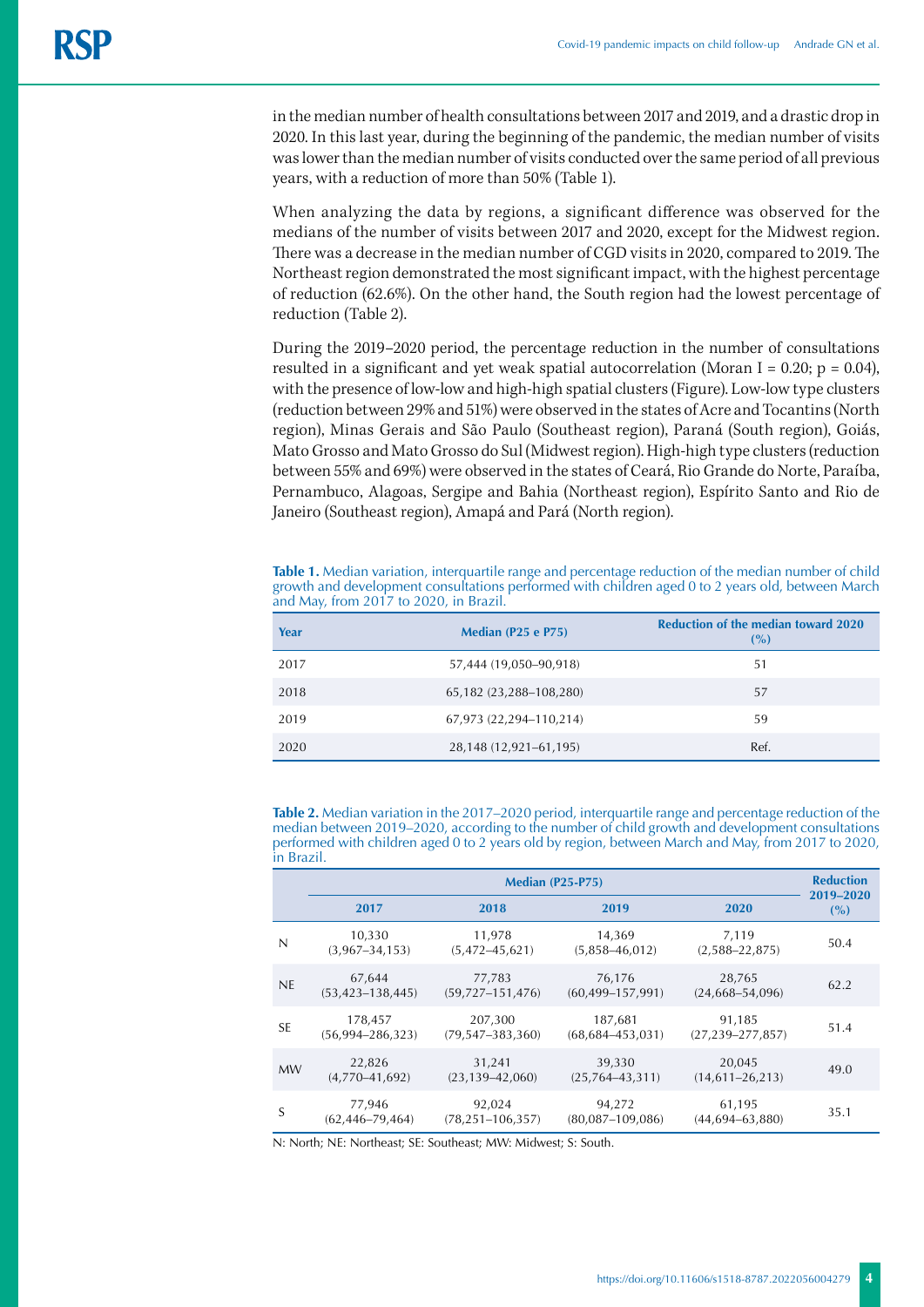

**Figure.** Map of Local Indicators of Spatial Association (LISA) according to the percentage reduction in the number of child growth and development consultations performed with children aged 0 to 2 years old, between March and May, from 2019 to 2020, in Brazil.

#### **DISCUSSION**

During the first months of the covid-19 pandemic, the use of PHC services for CGD was significantly lower than that recorded in previous years in Brazil. The North and Northeast regions of the country reported reductions compared to the same period in 2019. Spatial clusters, formed by groups of states with higher or lower percentages of reduction in CGD visits, were identified.

A reduction was expected because the restrictions of elective care was a key aspect to control the pandemic<sup>11</sup>. In other countries where restricting non-urgent care was a strategy, the use of preventive services by children were also reduced, but less than what we observed in Brazil. During the first three months of the pandemic, the rate of well-child visits in 431 primary care clinics in the United States declined 47%<sup>8</sup>. Many follow-up programs changed capacity, the timing, frequency or content of clinical assessments, compromising their ability to ascertain infants' medical and developmental needs<sup>23</sup>. In Qatar, the use of well-baby services reduced 40% in May and returned to numbers higher than expected in June<sup>12</sup>.

The geographic differences of the impact of the pandemic on CGD follow-up were found either by analyzing the medians of the numbers of visits by regions or by the spatial analysis of states. The Northeast region was the most impacted, considering the highest percentage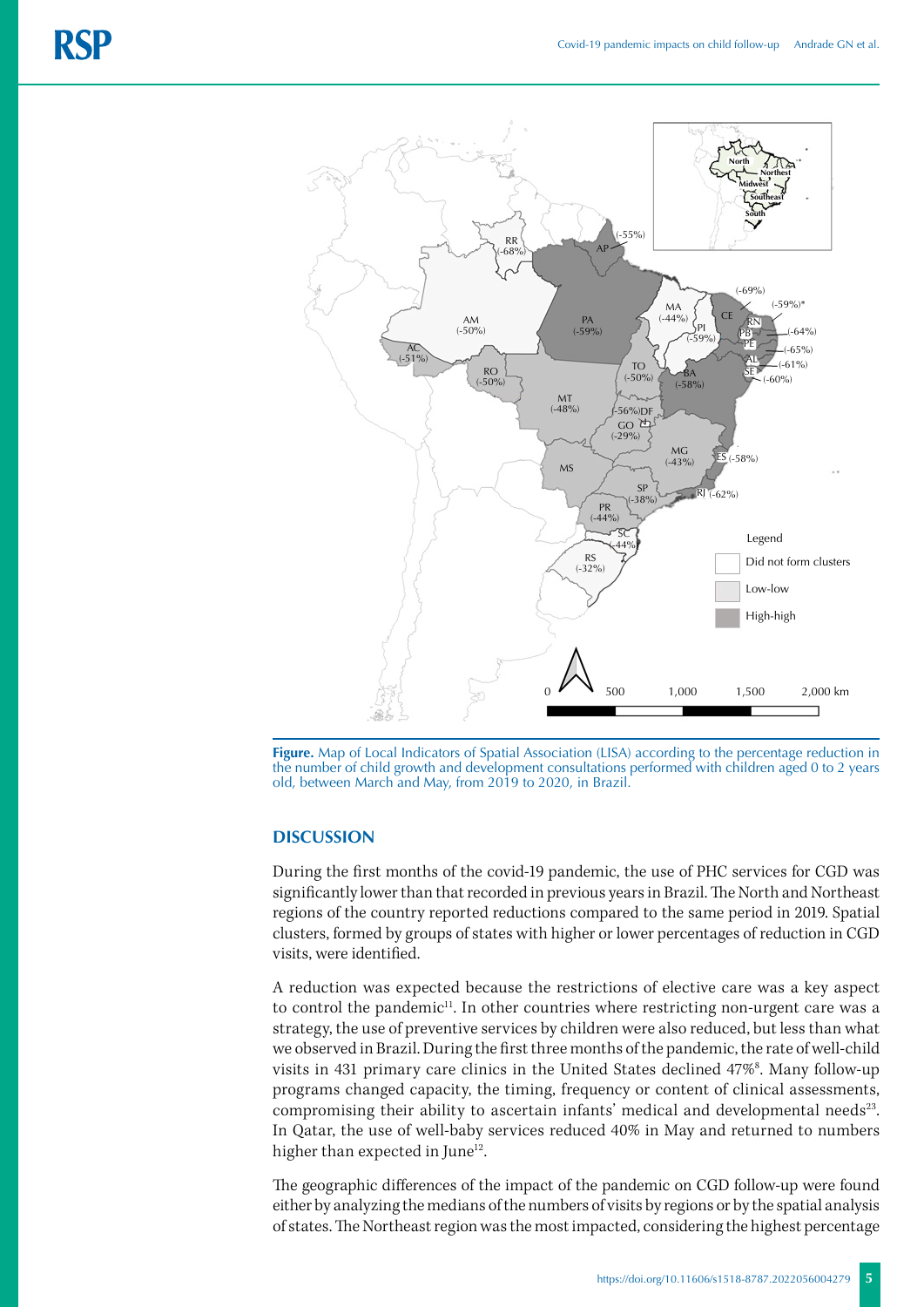of reduction and the highest number of states in one high-high cluster. The differences in investments in the health sector in the Northeast region and the challenges imposed by the covid-19 pandemic combined for the impact on children's access to health services in the region $24,25$ .

Regarding the regional differences in the reduction of CGD visits, recent studies assessed children's low vaccination coverage during the covid-19 pandemic in Brazil, with great impact in the Northeast region compared to the South<sup>16,26</sup>. This result reflects the incidence and mortality rates from covid-19. In the analyzed period, the Northeast and South regions showed an incidence rate above the national mean<sup>27</sup>. Besides, states with a high reduction of CGD visits also had very high rates of incidence and death from covid-19 over the same study period, such as Amapá, Pará, Ceará, Pernambuco and Rio de Janeiro<sup>27</sup>. Therefore, the higher incidence and mortality rates, due to covid-19, may have contributed to a substantial drop in the number of visits by healthy children and regular check-ups. These results are concerning, since the sharpest reductions occurred in regions that have showed the highest historical infant mortality rates<sup>13,28</sup>.

To analyze territorial aspects, we must consider the interdependence and inseparability of political, economic and geographic aspects between the Brazilian regions, since Brazil's territorial extension has many regional differences in terms of politics and economy<sup>29</sup>.

The significant drop in the number of CGD visits may determine negative impacts on mortality indicators<sup>30</sup>. Similarly, the interruption of services that provide routine maternal and child care may compromise other health indicators, such as immunization data<sup>16</sup>. The reduction in the number of CGD routine visits can increase food insecurity, because the assessment of nutritional status, behavior and food consumption are essential aspects to follow-up  $CGD^{31}$ .

It is necessary to consider that many chronic conditions in childhood are followed-up during CGD visits, by keeping regular contact with health professionals. Thus, the worsening of such conditions may occur over time, given the reduction in CGD care. Besides systematic follow-up of children with chronic conditions, CGD care enables health professionals to approach the most vulnerable children and families, favoring the early identification of conditions that compromise the full development of children<sup>32</sup>.

Social restrictions and health recommendations imposed new determinants on children's health. With the significant decline in routine childcare, many of the health issues may not have received the necessary care. We also emphasize the increase in cases of violence against children during the pandemic. Because of restricted access to CGD measures, it may not have been diagnosed, since most of these diagnoses are made during routine consultation30. Therefore, PHC must be observed and so does the impact of the pandemic on this sector, such as mental disorders, domestic violence and the worsening of chronic conditions. There were few national investments for this level of care, which may be clear from the results of our study.

Health systems must be prepared to ensure non-face-to-face follow-up from now on, especially in a context where physical contact should be avoided. The use of telehealth is a strategy to eliminate distancing barriers. However, it requires government efforts to provide the technological and human infrastructure necessary for its implementation<sup>33</sup>.

During the pandemic, virtual care has gained an important incentive and may have come to stay. However, the focus of telemedicine actions in the country was aimed at combating the pandemic and not meeting other population health needs, thus not explaining the reduction observed in face-to-face visits<sup>34</sup>.

To stop the pandemic, extra precautions were required for the safety of children and health care professionals, for example, the restructuring of the service flow for similar demands and age groups, proper procedures for disinfection of facilities and equipment,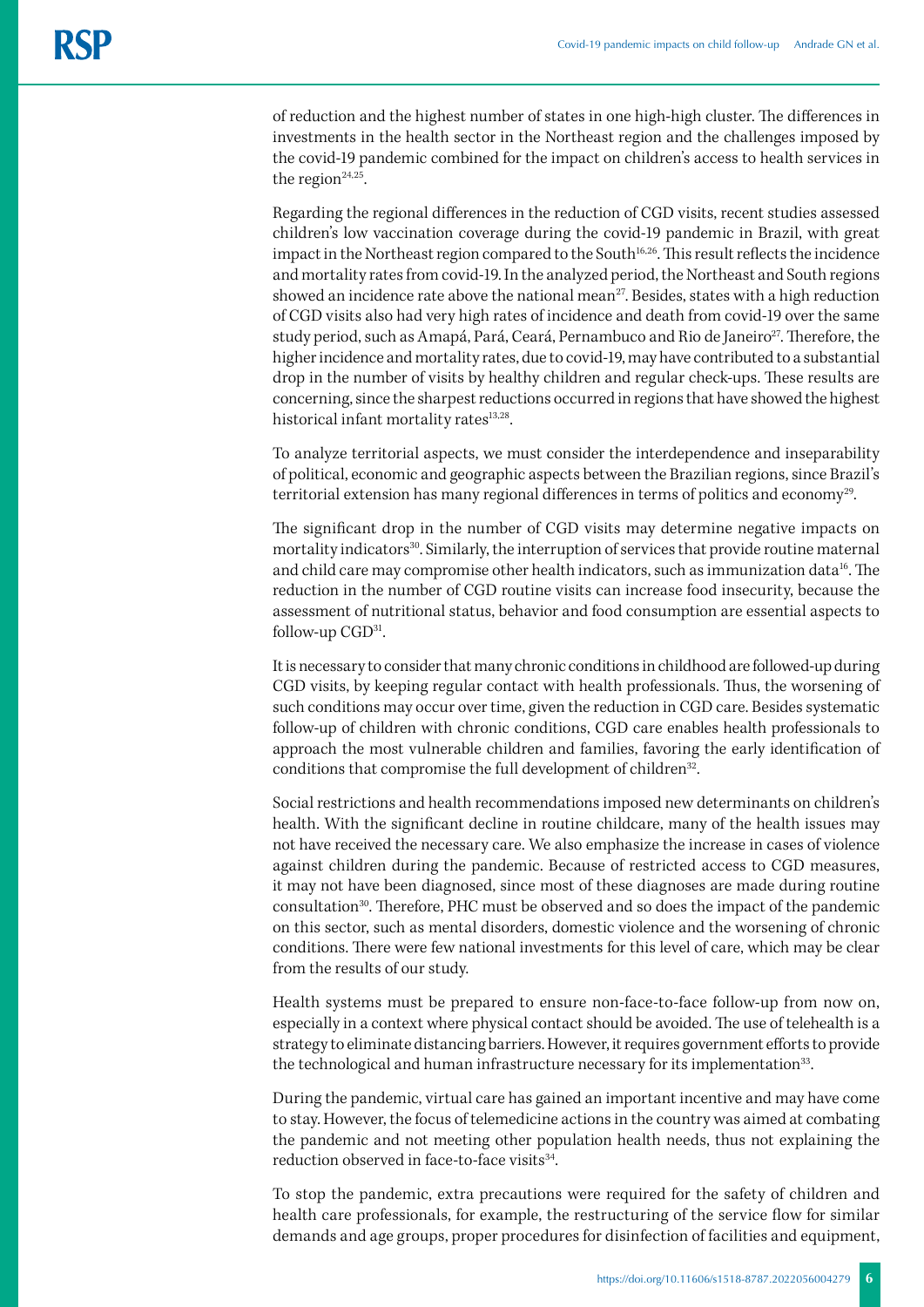correct use of personal protective equipment and investments for the implementation and expansion of telehealth services. Social distancing during consultations and alternative schedules, hand hygiene and proper handling of suspected cases are among the necessary adaptations. Public health services need to be better organized to meet the children's needs and prevent them from risking their health, related to the provision of care or interruption thereof<sup>35</sup>.

The limitation of this study is the use of secondary data, which were not collected specifically to answer the research questions. Our study only considered data gathered according to the country's states. Therefore, our results do not show differences between or among municipalities in the same state. Other studies that assess the impact of the pandemic at the level of municipal health systems are necessary, since health decisions in Brazil are decentralized in municipalities. Furthermore, the children's ages at the time of the consultations were not considered, making it essential for future studies.

In conclusion, during the first three months of the covid-19 pandemic there was a negative impact with an uneven reduction in the follow-up of CGD in PHC services in the regions of Brazil, mainly in the Northeast region. The pandemic may have influenced the demand and offer of consultations aimed at following-up for growth and development of Brazilian children, thus reducing the number of consultations conducted during its initial period. Our study may help public health policymakers understand the impact of the covid-19 pandemic on PHC services and lead them to monitor CGD, design recovery plans to manage the backlog of consultations and prevent worsening of child health indicators.

#### **REFERENCES**

- 1. Liya G, Yuguang W, Jian L, Huaiping Y, Xue H, Jianwei H, et al. Studies on viral pneumonia related to novel coronavirus SARS-CoV-2, SARS-CoV, and MERS-CoV: a literature review. APMIS. 2020;128(6):423-32. <https://doi.org/10.1111/apm.13047>
- 2. World Health Organization. WHO Director-General's opening remarks at the media briefing on COVID-19 - 11 March 2020. Geneva (CH): WHO; 2020 [cited 2020 Apr 21]. Available from: https://www.who.int/director-general/speeches/detail/who-director-general-sopening-remarks-at-the-media-briefing-on-covid-19---11-march-2020
- 3. Wu Z, McGoogan JM. Characteristics of and important lessons from the Coronavirus Disease 2019 (COVID-19) outbreak in China: summary of a report of 72 314 cases from the Chinese Center for Disease Control and Prevention. JAMA. 2020;323(13):1239-42. https://doi.org/10.1001/jama.2020.2648
- 4. World Health Organization. WHO Coronavirus (COVID-19) Dashboard. Geneva (CH): WHO; 2021. Available from: https://covid19.who.int/
- 5. Chou YC, Yen YF, Feng RC, Wu MP, Lee YL, Chu D, et al. Impact of the COVID-19 pandemic on the utilization of hospice care services: a cohort study in Taiwan. J Pain Symptom Manage. 2020;60(3):e1-6. https://doi.org/10.1016/j.jpainsymman.2020.07.005
- 6. Pahuja M, Wojcikewych D. Systems barriers to assessment and treatment of COVID-19 positive patients at the end of life. J Palliat Med. 2021;24(2):302-4. https://doi.org/10.1089/jpm.2020.0190
- 7. Woodruff A, Frakt AB. COVID-19 Pandemic leads to decrease in emergency department wait times. JAMA Health Forum. 2020;1(9):e201172. https://doi.org/10.1001/jamahealthforum.2020.1172
- 8. Heintzman J, O'Malley J, Marino M, Todd JV, Stange KC, Huguet N, et al. SARS-CoV-2 testing and changes in primary care services in a multistate network of community health centers during the COVID-19 pandemic. JAMA. 2020;324(14):1459-62. https://doi.org/10.1001/jama.2020.15891
- 9. Akseer N, Kandru G, Keats EC, Bhutta ZA. COVID-19 pandemic and mitigation strategies: implications for maternal and child health and nutrition. Am J Clin Nutr. 2020;112(2):251-6. https://doi.org/10.1093/ajcn/nqaa171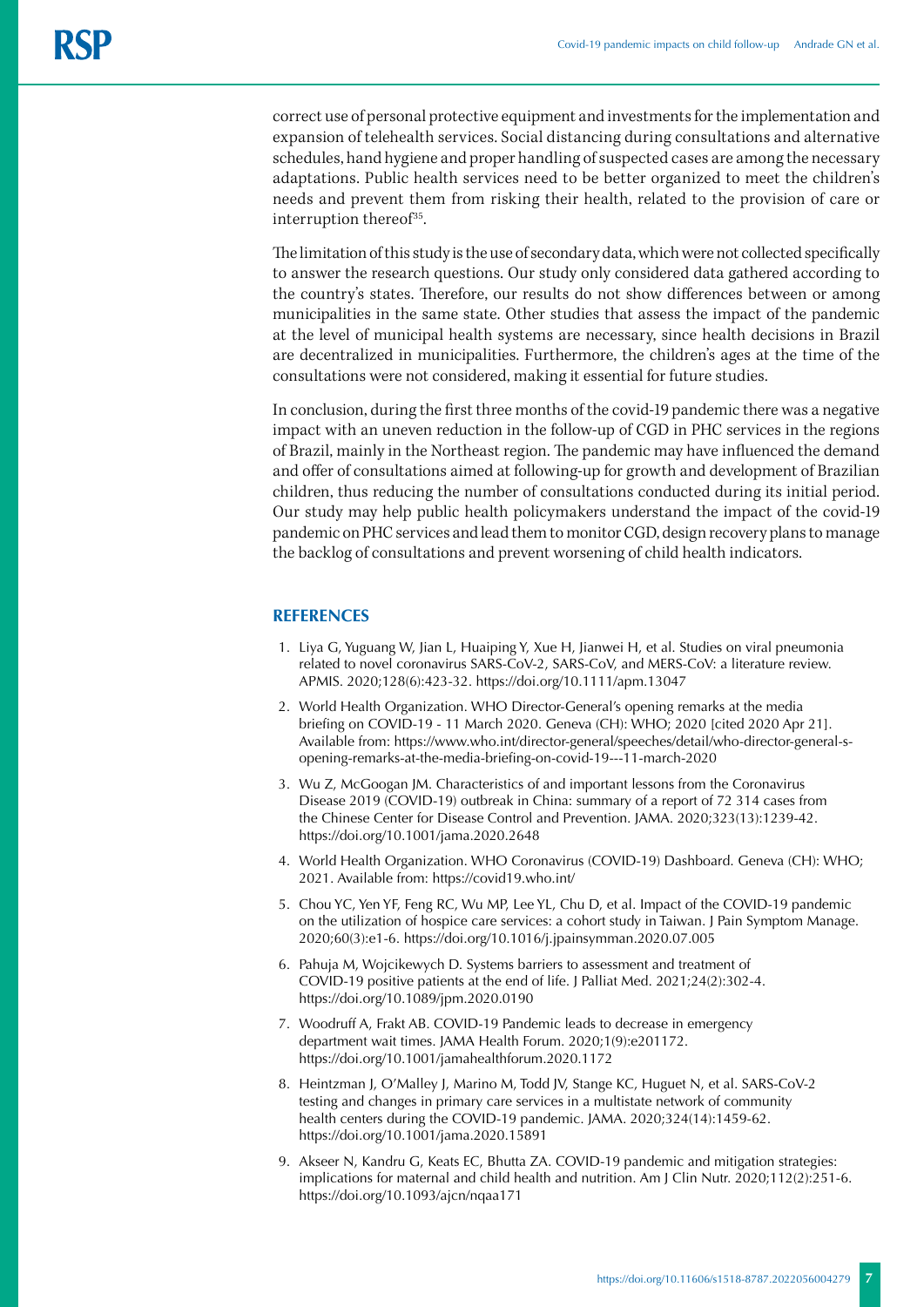- 10. Shumba C, Maina R, Mbuthia G, Kimani R, Mbugua S, Shah S, et al. Reorienting nurturing care for early childhood development during the COVID-19 pandemic in Kenya: a review. Int J Environ Res Public Health. 2020;17(19):7028. https://doi.org/10.3390/ijerph17197028
- 11. Ministério da Saúde, Conselho Nacional de Secretários de Saúde, Conselho Nacional de Secretarias Municipais de Saúde. COVID-19: guia orientador para o enfrentamento da pandemia na Rede de Atenção à Saúde. 4. ed. Brasília, DF; 2021 [cited 2021 Oct 1]. Available from: [https://www.conass.org.br/wp-content/uploads/2021/04/Covid-19\\_guia\\_](https://www.conass.org.br/wp-content/uploads/2021/04/Covid-19_guia_orientador_4ed-2.pdf) [orientador\\_4ed-2.pdf](https://www.conass.org.br/wp-content/uploads/2021/04/Covid-19_guia_orientador_4ed-2.pdf)
- 12. Al-Kuwari MG, Abdulmalik MA, Al-Mudahka HR, Bakri AH, Al-Baker WA, Abushaikha SS, et al. The impact of COVID-19 pandemic on the preventive services in Qatar. J Public Health Res. 2021;10(1):1910. https://doi.org/10.4081/jphr.2021.1910
- 13. Leal MC, Szwarcwald CL, Almeida PVB, Aquino EML, Barreto ML, Barros F, et al. Reproductive, maternal, neonatal and child health in the 30 years since the creation of the Unified Health System (SUS). Cien Saude Colet. 2018;23(6):1915-28. https://doi.org/10.1590/1413-81232018236.03942018
- 14. Ministério da Saúde (BR), Secretaria de Atenção à Saúde, Departamento de Ações Programáticas Estratégicas. Política Nacional de Atenção Integral à Saúde da Criança: orientações para implementação. Brasília, DF; 2018 [cited 2020 Oct 17]. 184 p. Available from: https://portaldeboaspraticas.iff.fiocruz.br/biblioteca/pnaisc/
- 15. Rocha HAL, Sudfeld CR, Leite AJM, Rocha SGMO, Machado MMT, Campos JS, et al. Coronavirus disease 2019, food security and maternal mental health in Ceará, Brazil: a repeated cross-sectional survey. Public Health Nutr. 2021;24(7):1836-40. https://doi.org/10.1017/S1368980021000628
- 16. Silveira MF, Tonial CT, Maranhão AGK, Teixeira AMS, Hallal PC, Menezes AMB, et al. Missed childhood immunizations during the COVID-19 pandemic in Brazil: analyses of routine statistics and of a national household survey. Vaccine. 2021;39(25):3404-9. https://doi.org/10.1016/j.vaccine.2021.04.046
- 17. Ministério da Saúde (BR). Portaria Nº 1.412, de 10 de julho de 2013. Institui o Sistema de Informação em Saúde para a Atenção Básica (SISAB). Brasília, DF; 2013 [cited 2020 Oct 17]. Available from: https://bvsms.saude.gov.br/bvs/saudelegis/gm/2013/prt1412\_10\_07\_2013.html
- 18. Cavalcante RB, Vasconcelos DD, Gontijo TL, Guimarães EAA, Machado RM, Oliveira VC, et al. Computerization of Primary Health Care information systems: advances and challenges. Cogitare Enferm. 2018;23(3):e54297. https://doi.org/10.5380/ce.v23i3.54297
- 19. Souza Júnior PRB, Szwarcwald CL, Damacena GN, Stopa SR, Vieira MLFP, Almeida WS, et al. Health insurance coverage in Brazil: analyzing data from the National Health Survey, 2013 and 2019. Cien Saude Colet. 2021;26 Suppl 1:2529-41. https://doi.org/10.1590/1413-81232021266.1.43532020
- 20. Programa das Nações Unidas para o Desenvolvimento; Instituto de Pesquisa Econômica Aplicada; Fundação João Pinheiro. Desenvolvimento humano nas macrorregiões brasileiras. Brasília, DF: PNUD; 2016 [cited 2020 Oct 17]. Available from: http://repositorio.ipea.gov.br/ bitstream/11058/6217/1/Desenvolvimento%20humano%20nas%20macrorregi%c3%b5es%20 brasileiras.pdf
- 21. Brito LCS, Sousa WEA, Coelho SF, Pachêco HSA, Moreira RD, Lira Júnior JW, et al. Epidemiological aspects of child mortality. Rev Enferm UFPE on line. 2021;15:e244656. https://doi.org/10.5205/1981-8963.2021.244656
- 22. Anselin L. Local Indicators of Spatial Association LISA. Geogr Anal. 2010;27(2):93-115. https://doi.org/10.1111/j.1538-4632.1995.tb00338.x
- 23. Litt JS, Mercier CE, Edwards EM, Morrow K, Soll R. Follow-through care for high-risk infants during the COVID-19 pandemic: lessons learned from the Vermont Oxford Network. J Perinatol. 2021;41(11):2625-30 https://doi.org/10.1038/s41372-021-01158-8
- 24. Ferigato S, Fernandez M, Amorim M, Ambrogi I, Fernandes LMM, Pacheco R. The Brazilian Government's mistakes in responding to the COVID-19 pandemic. Lancet. 2020;396(10263):1636. https://doi.org/10.1016/S0140-6736(20)32164-4
- 25. Lemos DRQ, D'Angelo SM, Farias LABG, Almeida MM, Gomes RG, Pinto GP, et al. Health system collapse 45 days after the detection of COVID-19 in Ceará, Northeast Brazil: a preliminary analysis. Rev Soc Bras Med Trop. 2020;53:e20200354. https://doi.org/10.1590/0037-8682-0354-2020